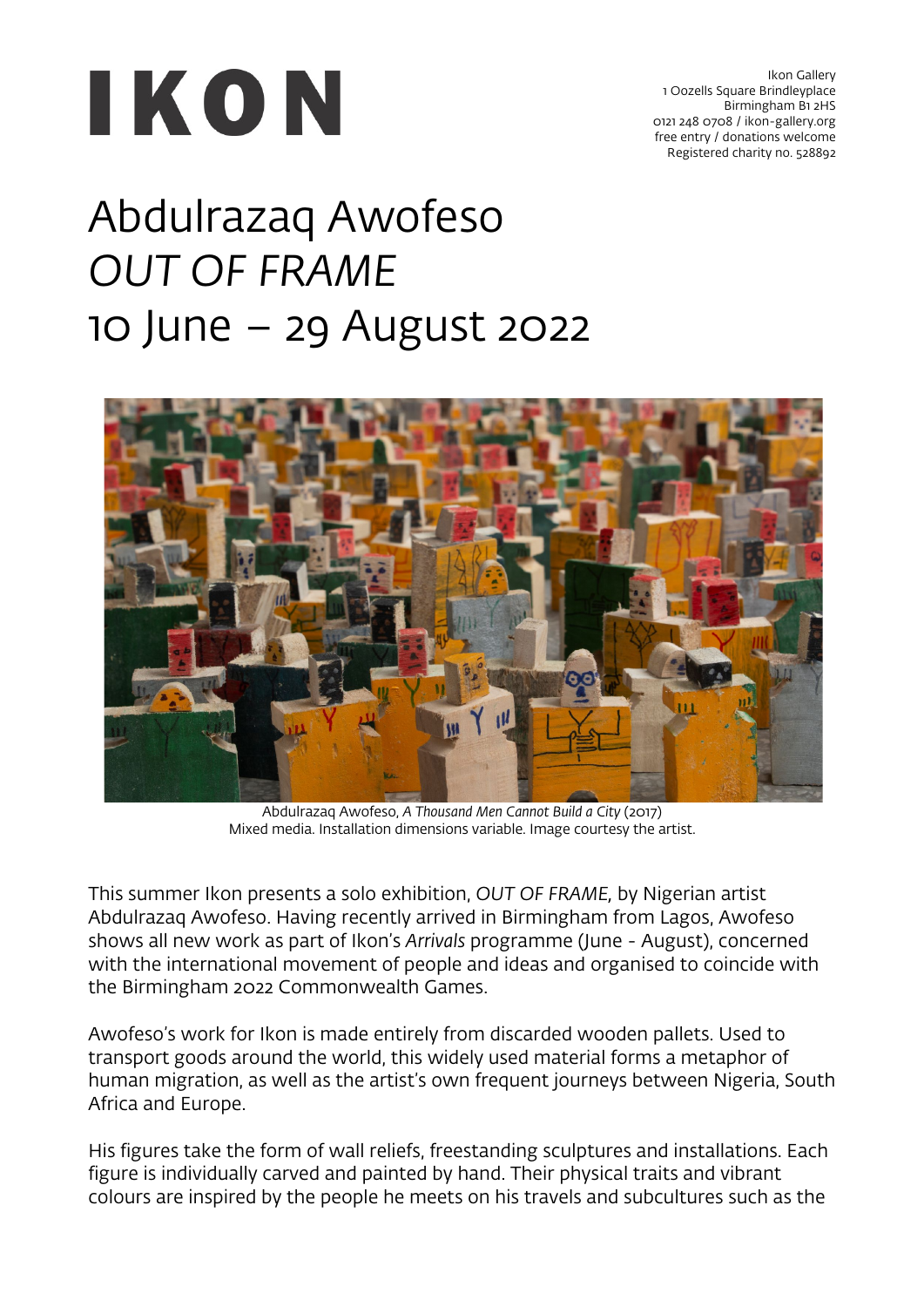## IKON

social movement *La Sape*. Prevalent in Kinshasa and Brazzaville (Democratic Republic of the Congo and Republic of Congo respectively), the colourful, sartorial style of *La Sape* originated as a response to colonial rule and western 'dandy' fashion. The artist's reference to collective identities give his figures the quality of universal portraits. Their individualised forms, however, resist cultural or racial categorisation.

*Do You Know Who I Am* (2022) represents people who Awofeso met on a visit to the UK from Nigeria in 2021. During the trip he and fellow travellers were held in Amsterdam, as the UK government imposed a swift ban on arrivals from Nigeria due to the country's then rising cases of Covid-19. A number of the sculptural portraits depict people wearing masks, reminding us how much face coverings have become part of our physical and social identity. Another portrait shows a man in sunglasses playing a saxophone, symbolising the jazz musicians and communities encountered by Awofeso in Birmingham and Nigeria. Resembling wall reliefs, these profile portraits are in fact freestanding sculptures displayed on floating shelves. A large portrait accompanies these works, its relief format reflecting the quasi-flat sculptures.

Several works in the exhibition respond to the gallery's architecture. A shaped doorway mirrors the rectangular forms of *Boujee* (2021–22), a series of figures displayed on custom-made plinths at different heights. An installation of 3,000 individuallycarved figures, *Avalanche of Calm* (2021–22), fills the floor of an entire gallery. They embody the modern city, where people from all walks of life come together. Suspended above the miniature figures are wooden clouds, their subdued hues recalling the overcast British weather. In life, passing clouds often remind us of the ephemerality of human existence. Awofeso's installation evokes this and the relative smallness of people in relation to the cosmos – at the same time as humanity's collective strength.

A fully-illustrated catalogue accompanies the exhibition. Designed by Laura Jaunzems, it features an essay on Awofeso's work by writer and art historian Aurella Yussuf and a conversation between the artist and Linzi Stauvers, Head of Learning, Ikon.

Abdulrazaq Awofeso's exhibition is supported by the Ikon Investment Fund.

Ikon's *Arrivals* programme also includes an exhibition of new work by three artists - Yhonnie Scarce, Salote Tawale and Osman Yousefzada – presented together in Ikon's first floor galleries; *Rumah Berkaki (Legged House)* by Malaysian artist Haffendi Anuar in the Tower Room; and the fourth iteration of *The Migrant Festival* (14 – 17 July). A full press release for *Arrivals* is also available.

For more information, high-res images and to request interviews please contact Rebecca Small or Muskeen Liddar on 0121 248 0708 or email r.small@ikon-gallery.org or m.liddar@ikon-gallery.org